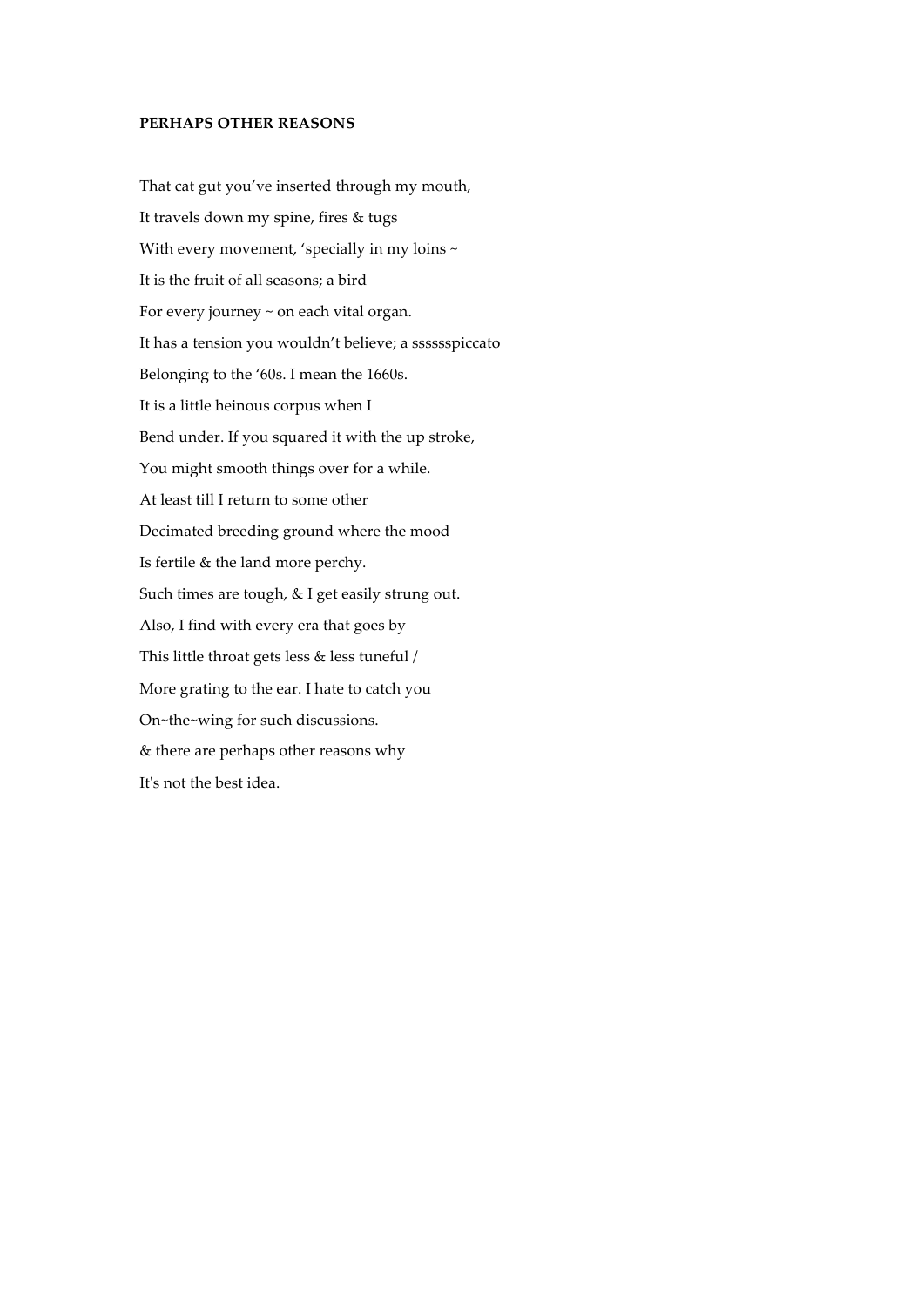## **HOMAGE TO CATHY WAGNER**

'I am not shined upon' but shiny. (1) I am transfixed by those lights Elsewhere. When you close in on the green light, What is there to offer you but this thing you bought, & had no use for already.

The best light, a butter~hole, winks at me through its rose glasses. If I sacrificed you, hole, maybe that would make me a better person; Braver, Less poetic? The butter~hole blinked & melted ~ that's how hot it was.

Where were you in the interrupted page That somehow circles between me & it making faces at us both Yesterday anyhow?

Whenever I see you ~ out ~ 'socially' Why do you make a beeline For averting me; advertising your wares To all kinds of other flowers? Is my get~up too representative Of the kinds of work I don't do? Mother Always told me to be polite, fetch my fishnets, No, no, don't, Work hard, be a good girl. I think the Sex~is~like~Swimming manual she found under my mattress when I was young may have disturbed her.

Are my breasts like fish when you see them underwater, Say, in the bath, or behind film? Are my fingers their tendrils?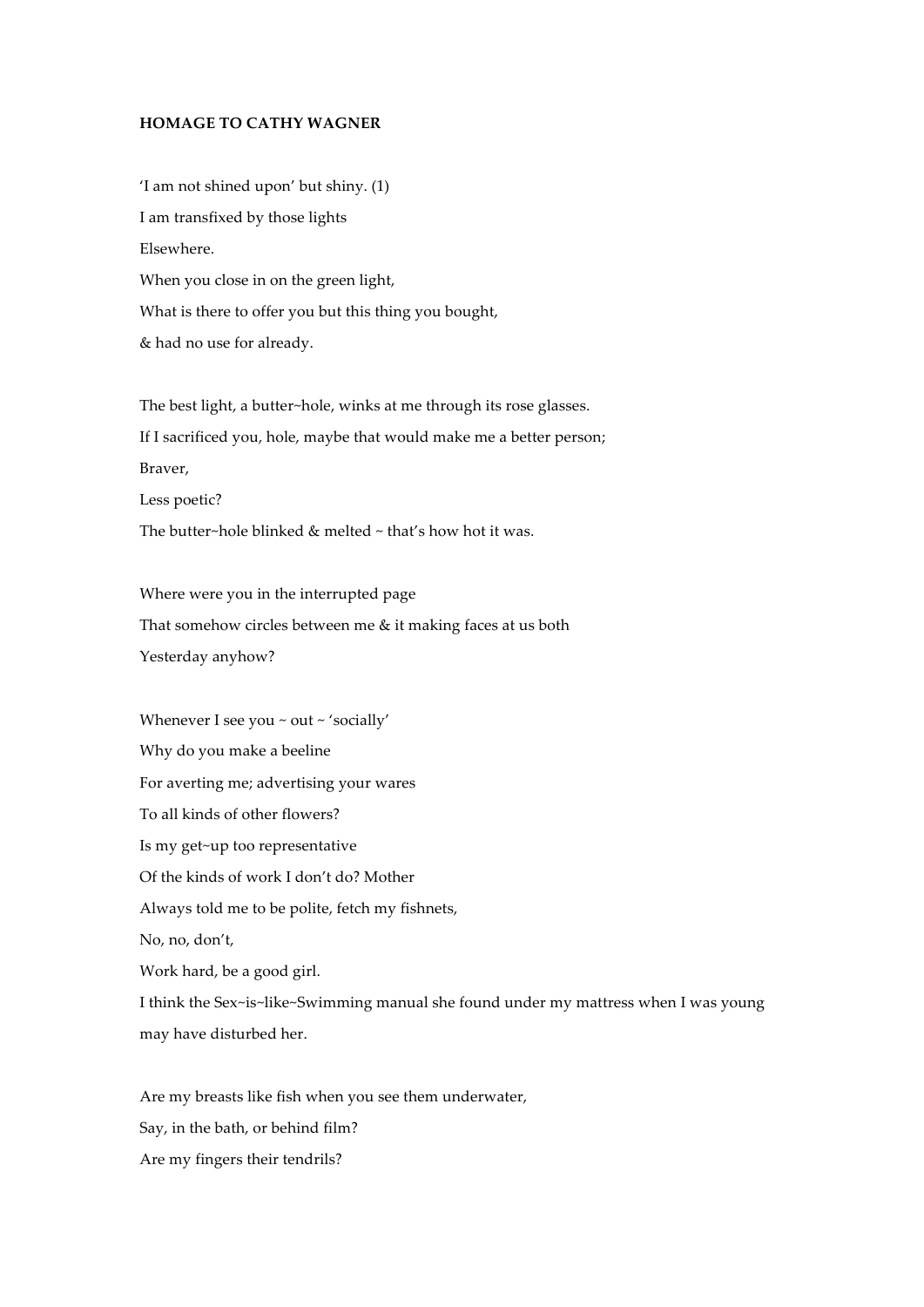Say hello to Johnny. 'He's the roughest guy you ever met  $\sim$  until an angel said hello.' (2)

Hello.

Say 'hello Johnny.'

Johnny will punch a hole into your spare face ~ he's big enough to take you out, mister ~ he's not lizard~like like you & me.

Ever so daintily I will remove the green tendrils from your curled face. I will slip beneath the jazzy exterior of your mirror image Of the thing I neither doubt is there nor could live without.

The strap~on of your worst fears seems to be surgically attached But if you give me enough time I'll nibble through the shiny strap Inch by inch with just my teeth. It's not as unforgiving as a Lacanian dis~memberment. Its head is up. It speaks to me softly in squeaky French:

'C'est formidable le cinéma. On voit des filles avec des robes. le cinéma arrive et on voit leurs...'

Farewell sticky moment. You've ruined it now & my teeth Are on edge anyhow after years of trying to fit into another mouth.

I guess all anyone can ever hope for is not to find out who they are Just in time to lose all the people around them that they love.

Or: we as bought shoots 'need kindling to fire to be easily ignited' or let grow. (3)

To be let down